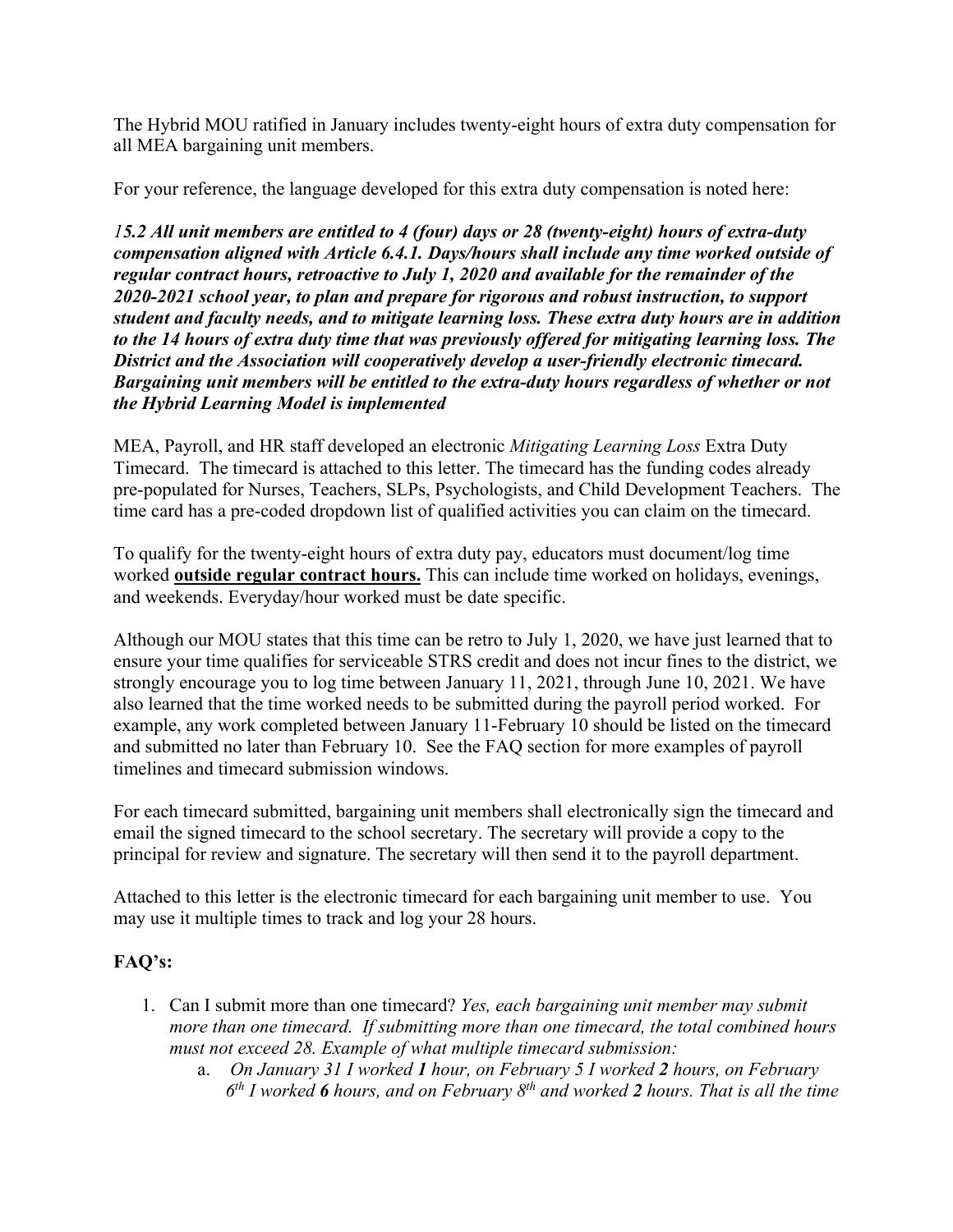*I am claiming during this payroll period. The total hours for this payroll period is 11 hours and my signed timecard was submitted on February 9th to the secretary.* 

- b. *On February 21st I worked 6 hours, on February 25th I worked 2 hours, on March 3rd I worked 2 hours, and on March 6 I worked 5 hours. That is all the time I am claiming during this payroll period. The total hours for this payroll period is 15 hours and my signed timecard was submitted on March 8th to the secretary.*
- c. *On March 29th I worked 2 hours. That is all the time I am claiming during this payroll period. The total hours for this payroll period is 2 hours and my signed timecard was submitted on March 8th to the secretary.*
- d. *The total combined hours for the 3 timecards submitted between February 10 and March 10 equals 28 hours.*
- 2. How will I access the timecard? *The timecard is attached to this letter for you to access.*
- 3. Can I submit less than 28 hours? *Yes, but keep in mind that timecards will not be accepted after June 10, 2021.*
- 4. Can I log any of the 14 hours I was compensated for last semester? *No, the 28 hours are in addition to the 14 hours from last semester.*
- 5. Can I claim the Leading-Edge Certification Training I attended? *It is advised to log hours that occur between January 10, 2021 and June 10, 2021 as mentioned above. If you want to log Leading Edge that you participated in prior to January 10, 2021, please check with your payroll technician regarding any negative impact to STRS serviceable credit.*
- 6. What paycheck will this extra duty compensation appear on? *If your timecard is submitted to your payroll technician before the 10th of the month (February through June 2021), you will see the extra duty compensation on that month's check. For example, if payroll receives your timecard on March 10, 2021, you will see the extra pay on the March 30 paycheck.*
- 7. Can I document my time as a "half day" or full day" instead of in "hours.?" *No, all time must be logged in "hours." The timecard will automatically total the hours for you based on the number you insert into the timecard.*
- 8. Do I have to put my employee identification number on the timecard? *No.*
- 9. If I am not a Nurse, can I document time under the two listed activities that state, "Nurses Only?" *No, these two activities are for Nurses only.*
- 10. Can nurses use the hours worked description that does not say "nurses only?" *Yes, if the hours worked fit into the category selected.*
- 11. Where do SLPs/Psychs/Nurses email their timecards? *SLP timecards should be submitted to the secretary that normally processes your payroll/attendance.*
- 12. If my contract day ends at 2:30, but I continue working to prep for the next day until 4:30, can I count those hours? *Yes, if the hours worked are outside of regular contract hours.*
- 13. I spend several hours each Sunday replying to parent emails and getting my Canvas ready for the week. Does that count? *Yes, if the hours worked are outside of regular contract hours.*
- 14. My team regularly meets on Thursdays from 3:00-5:00 to plan for the next week. Can I count those hours? *Yes, if the hours worked are outside of regular contract hours.*